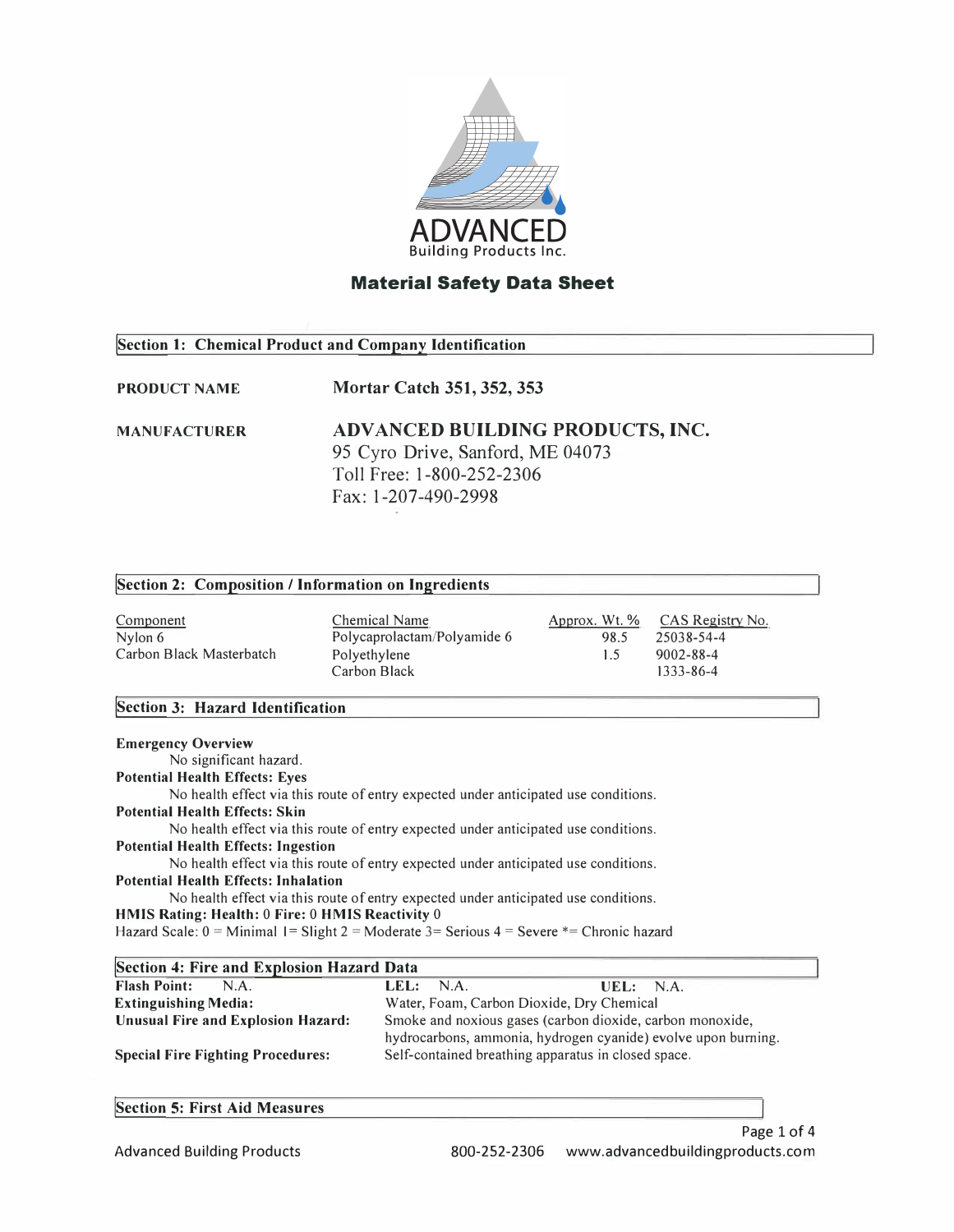

**First Aid: Eyes**  None required **First Aid: Skin**  None required **First Aid: Ingestion**  None required, low toxicity, not a probable route of exposure **First Aid: Inhalation**  None required

## **!Section 6: Accidental Release Measures**

#### **Personal Precautions**

No special precautions necessary **Containment Procedures**  No Containment procedures required **Clean-up Procedures**  No special clean-up procedures required **Evacuation Procedures**  None **Special Precautions**  N.A.

### **!Section 7: Handling and Storage Handling Procedure**  No special handling procedure necessary

**Storage Procedure**  No special storage procedure necessary

### **Section 8: Exposure Control / Personal Protection**

**Component Exposure Limits**  ACGTH, OSHA, and NOISH have not developed exposure limits for this product. **Personal Protective Equipment: Eyes/Face**  None required **Personal Protective Equipment: Skin**  None required **Personal Protective Equipment: Respiratory**  None required **Personal Protective Equipment: General**  None required

# **!Section 9: Physical and Chemical Properties Color:** Black

**Physical State:** Solid **Solubility in water:** Not Applicable **Melting Point:** 420 F (216 C)

**Partition Coefficient:** Not Applicable **pH:** Not Applicable **Oxidizing Properties:** Not Applicable **Evaporation Rate:** Not Applicable Page 2 of 4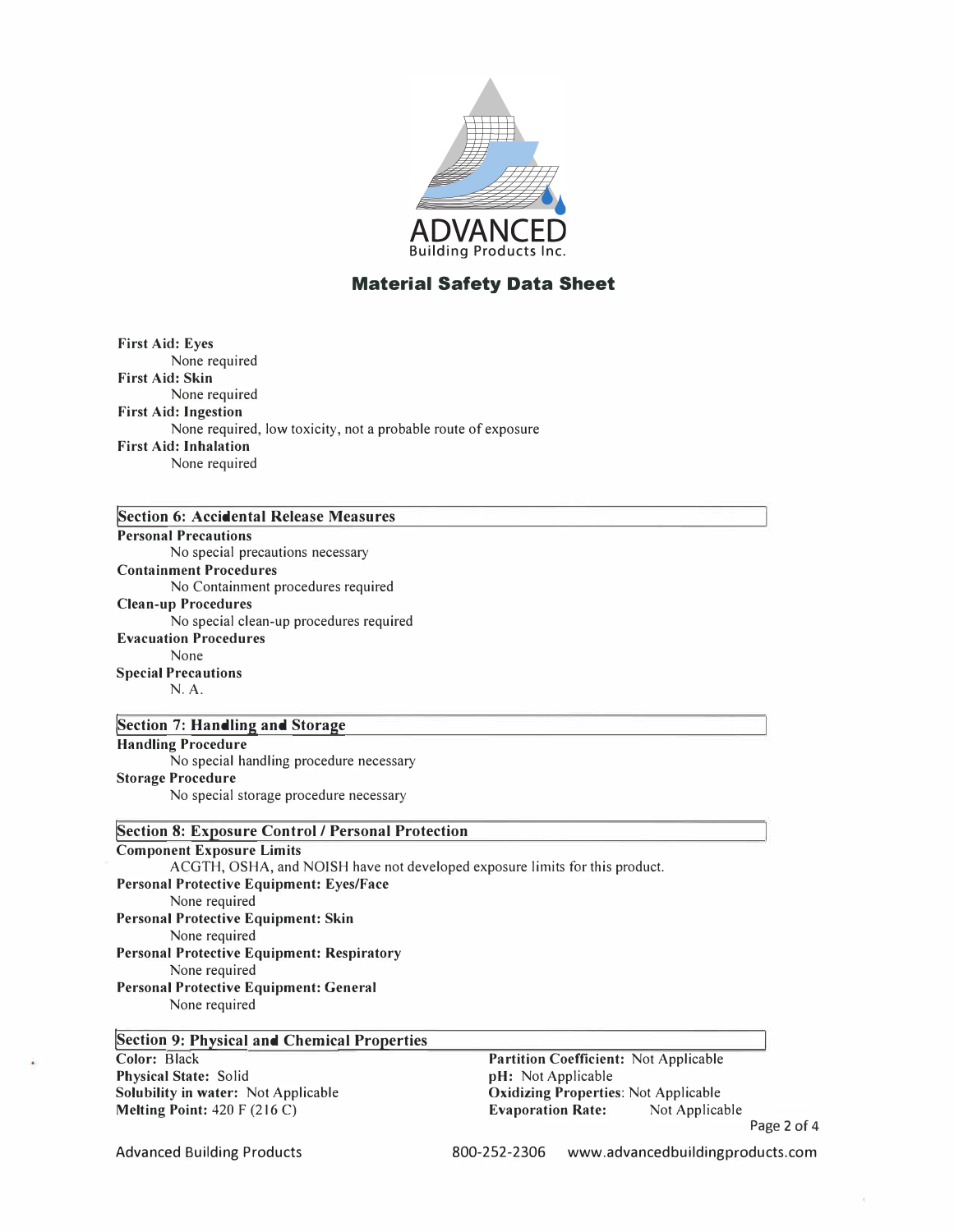

**Specific Gravity (water <sup>=</sup>1): 1.13 Bulk Density (pounds/cubic foot):** 3 - 4 **Odor:** Little or none **Percent Volatiles:** Nil

**Vapor Density (Air=l):** Not Applicable **Boiling Point:** Not Applicable **Auto Ignition:** Not Available **Flash Point:** Not Available

| Section 10: Stability and Reactivity           |                        |
|------------------------------------------------|------------------------|
| Stability:                                     | <b>Stable Material</b> |
| <b>Incompatibility (Materials to Avoid):</b>   | None known             |
| <b>Hazardous Decomposition Products:</b>       | See Section 4          |
| Section 11: Toxicological Information          |                        |
| No information about this product is available |                        |

### **!Section 12: Ecological Information**

Aquatic Toxicity:

No ecotoxicity data are availability for this product

### **!Section 13: Disposal Considerations**

**US EPA Waste Number and Descriptions General Product Information**  None Identified **Component Waste Numbers**  No EPA waste numbers are applicable for this product's components **Disposal Instructions**  All waste must be handled in accordance with local, state and federal regulations. See **Section** 7 for Handling Procedures. See **Section 8** for Personal Protective Equipment recommendations.

| <b>Section 14: Transportation Information</b> |               |  |  |  |  |
|-----------------------------------------------|---------------|--|--|--|--|
| <b>Special Shipping Instructions:</b>         | None          |  |  |  |  |
| <b>USDOT</b> Information:                     | Not regulated |  |  |  |  |

### **!section 15: Regulatory Information**

#### **SARA 313 Information**

To the best of our knowledge, *this product contains no chemical subject* to **SARA Title III Section 313 supplier notification requirements.** 

#### **!Section 16: Other Information**

#### **Other Information**

To the best of our knowledge, the information contained herein is accurate. However, Advanced Building Products does not assume any liability whatsoever for the accuracy or completeness of the information contained herein. Final determination of suitability of any material is the sole responsibility of the user. All materials may present unknown hazards and should be used with caution. Although certain hazards are described herein, we cannot guarantee that these are the only hazards which exist.